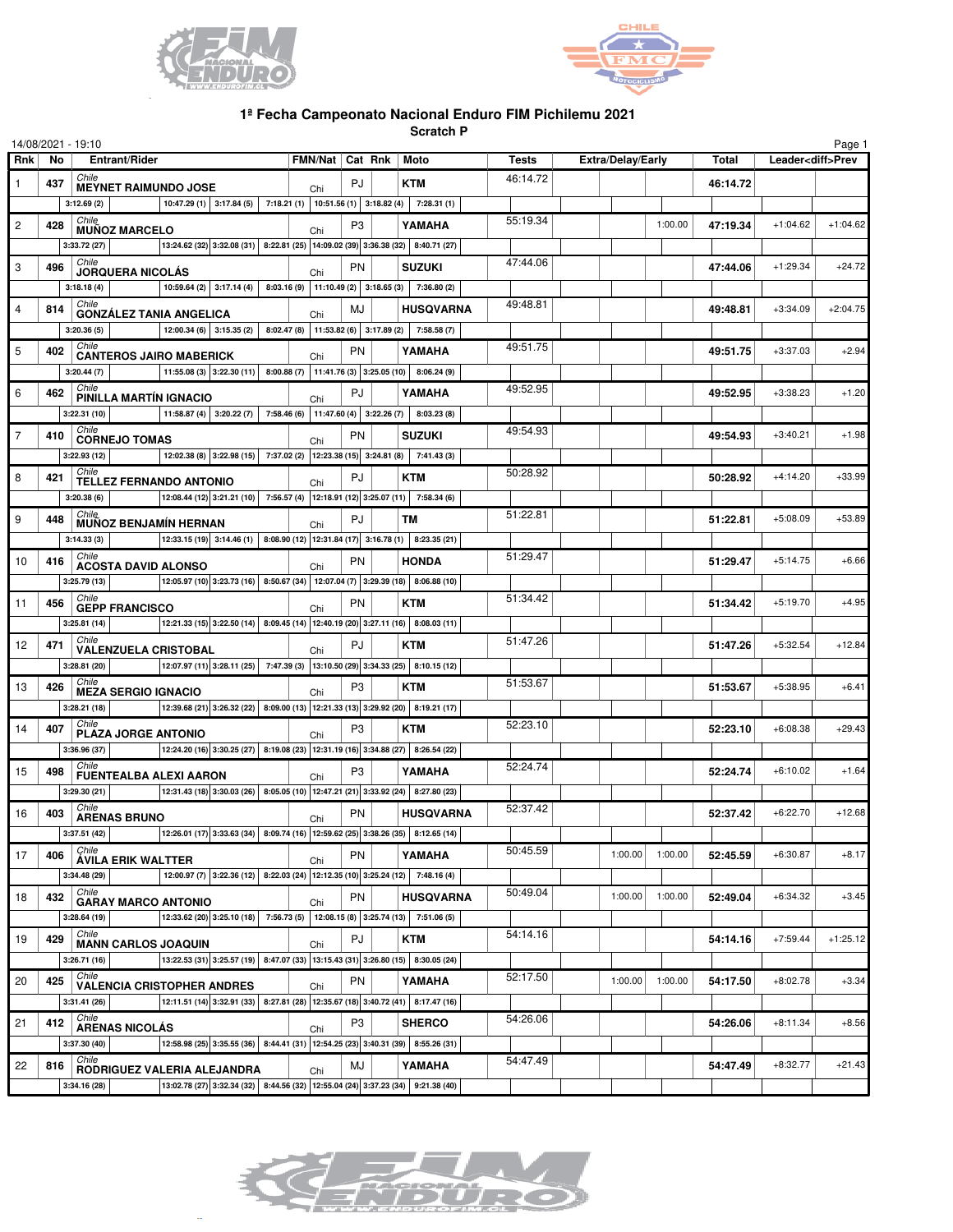



## **1ª Fecha Campeonato Nacional Enduro FIM Pichilemu 2021**

**Scratch P**

|     |     | 14/08/2021 - 19:10                                                                                                                                                                                                                  |     |                          |                  |              |                          |                   |              |                          | Page 2      |
|-----|-----|-------------------------------------------------------------------------------------------------------------------------------------------------------------------------------------------------------------------------------------|-----|--------------------------|------------------|--------------|--------------------------|-------------------|--------------|--------------------------|-------------|
| Rnk | No  | Entrant/Rider                                                                                                                                                                                                                       |     | FMN/Nat   Cat Rnk   Moto |                  | <b>Tests</b> | <b>Extra/Delay/Early</b> |                   | <b>Total</b> | Leader <diff>Prev</diff> |             |
| 23  | 415 | Chile<br><b>PIMIENTA CAMILO</b>                                                                                                                                                                                                     | Chi | <b>PN</b>                | <b>HONDA</b>     | 53:08.98     |                          | $1:00.00$ 1:00.00 | 55:08.98     | $+8:54.26$               | $+21.49$    |
|     |     | $\vert$ 12:41.62 (22) $\vert$ 3:30.96 (28) $\vert$ 8:10.77 (17) $\vert$ 12:48.72 (22) $\vert$ 3:36.16 (31) $\vert$ 8:44.58 (29)<br>3:36.17(34)                                                                                      |     |                          |                  |              |                          |                   |              |                          |             |
| 24  | 497 | Chile<br><b>HIDALGO CAMILO TOMAS</b>                                                                                                                                                                                                | Chi | P <sub>3</sub>           | YAMAHA           | 54:37.35     |                          | 1:00.00           | 55:37.35     | $+9:22.63$               | $+28.37$    |
|     |     | $\vert$ 13:46.63 (36) 3:20.37 (8) 8:14.47 (21) 13:11.31 (30) 3:29.52 (19) 9:12.94 (35)<br>3:22.11(9)                                                                                                                                |     |                          |                  |              |                          |                   |              |                          |             |
| 25  | 413 | Chile<br>DELGADILLO PEDRO ANTONIO                                                                                                                                                                                                   |     | P <sub>3</sub>           | <b>KTM</b>       | 55:44.63     |                          |                   | 55:44.63     | $+9:29.91$               | $+7.28$     |
|     |     | $\vert$ 12:57.82 (24) $\vert$ 3:37.06 (41) $\vert$ 8:54.01 (36) $\vert$ 13:34.72 (35) $\vert$ 3:43.19 (43) $\vert$ 9:19.19 (37)<br>3:38.64(43)                                                                                      | Chi |                          |                  |              |                          |                   |              |                          |             |
| 26  | 430 | Chile                                                                                                                                                                                                                               |     | PJ                       | <b>HONDA</b>     | 52:04.28     | 2:00.00                  | 2:00.00           | 56:04.28     | $+9:49.56$               | $+19.65$    |
|     |     | <b>BOZO LUCAS MATIAS</b><br>$\vert$ 13:10.07 (29) 3:20.99 (9) 8:12.42 (19) 12:21.70 (14) 3:21.74 (6) 8:15.66 (15)<br>3:21.70(8)                                                                                                     | Chi |                          |                  |              |                          |                   |              |                          |             |
| 27  | 488 |                                                                                                                                                                                                                                     |     | <b>PM</b>                | <b>BETA</b>      | 56:25.82     |                          |                   | 56:25.82     | $+10:11.10$              | $+21.54$    |
|     |     | Chile<br>FIGUEROA MIGUEL ANGEL<br>13:30.53 (33) 3:36.65 (38) 8:53.75 (35) 14:05.75 (38) 3:38.88 (36) 9:03.52 (32)                                                                                                                   | Chi |                          |                  |              |                          |                   |              |                          |             |
|     |     | 3:36.74(35)<br>Chile                                                                                                                                                                                                                |     |                          |                  | 56:54.05     |                          |                   |              |                          |             |
| 28  | 487 | <b>MUJICA ALVARO</b>                                                                                                                                                                                                                | Chi | P <sub>3</sub>           | YAMAHA           |              |                          |                   | 56:54.05     | $+10:39.33$              | $+28.23$    |
|     |     | 13:56.92 (39) 3:23.82 (17) 9:04.43 (39) 14:18.41 (41) 3:30.02 (21) 9:17.61 (36)<br>3:22.84(11)                                                                                                                                      |     |                          |                  |              |                          |                   |              |                          |             |
| 29  | 466 | Chile<br>PEREZ SANTIAGO                                                                                                                                                                                                             | Chi | PJ                       | YAMAHA           | 57:47.13     |                          |                   | 57:47.13     | $+11:32.41$              | $+53.08$    |
|     |     | 11:58.96 (5) 3:19.91 (6) 8:09.67 (15) 12:09.54 (9) 3:21.53 (5) 15:18.10 (52)<br>3:29.42 (22)                                                                                                                                        |     |                          |                  |              |                          |                   |              |                          |             |
| 30  | 468 | Chile<br><b>ASTORGA RIGOBERTO ELISANDRO</b>                                                                                                                                                                                         | Chi | <b>PM</b>                | <b>KTM</b>       | 57:53.41     |                          |                   | 57:53.41     | $+11:38.69$              | $+6.28$     |
|     |     | 14:00.70 (40) 3:47.66 (50) 9:12.52 (42) 14:05.54 (37) 3:51.80 (49) 9:04.17 (33)<br>3:51.02(56)                                                                                                                                      |     |                          |                  |              |                          |                   |              |                          |             |
| 31  | 484 | Chile<br><b>GALLEGUILLOS CLAUDIO</b>                                                                                                                                                                                                | Chi | P3                       | <b>HONDA</b>     | 57:27.75     | 1:00.00                  | 1:00.00           | 59:27.75     | $+13:13.03$              | $+1:34.34$  |
|     |     | $ 14.08.70(41) 3.44.30(47) 9.09.40(41) 13.33.46(33) 3.43.60(45) 9.20.11(38) $<br>3:48.18(52)                                                                                                                                        |     |                          |                  |              |                          |                   |              |                          |             |
| 32  | 420 | Chile<br><b>CALDERON ESTEBAN</b>                                                                                                                                                                                                    | Chi | <b>PN</b>                | <b>HUSQVARNA</b> | 54:00.76     | 3:00.00                  | 3:00.00           | 1:00:00.76   | $+13:46.04$              | $+33.01$    |
|     |     | 12:47.21 (23) 3:41.78 (46) 8:26.76 (27) 13:04.13 (27) 3:40.65 (40) 8:42.89 (28)<br>3:37.34(41)                                                                                                                                      |     |                          |                  |              |                          |                   |              |                          |             |
| 33  | 434 | Chile                                                                                                                                                                                                                               |     | P <sub>3</sub>           | <b>GAS GAS</b>   | 55:03.57     | 2:00.00                  | 3:00.00           | 1:00:03.57   | $+13:48.85$              | $+2.81$     |
|     |     | <b>BARROS ALBERTO ISAIAS</b><br>$\vert$ 13:10.70 (30) 3:40.07 (43) 8:32.80 (29) 13:34.45 (34) 3:50.53 (48) 8:31.47 (26)<br>3:43.55(47)                                                                                              | Chi |                          |                  |              |                          |                   |              |                          |             |
| 34  | 418 | Chile                                                                                                                                                                                                                               |     | P <sub>3</sub>           | <b>HUSQVARNA</b> | 58:09.11     | 1:00.00                  | 1:00.00           | 1:00:09.11   | $+13:54.39$              | $+5.54$     |
|     |     | <b>LOBOS CRISTIAN IVAN</b><br>$\boxed{13:52.78(37)$ 3:41.68 (45) 8:43.76 (30) 14:57.23 (43) 3:44.24 (46) 9:23.80 (41)<br>3:45.62(50)                                                                                                | Chi |                          |                  |              |                          |                   |              |                          |             |
|     |     | Chile                                                                                                                                                                                                                               |     |                          |                  | 1:00:49.59   |                          |                   |              |                          |             |
| 35  | 489 | <b>GALAZ CRISTIAN</b>                                                                                                                                                                                                               | Chi | P <sub>3</sub>           | <b>HONDA</b>     |              |                          |                   | 1:00:49.59   | $+14:34.87$              | $+40.48$    |
|     |     | 13:54.79 (38) 3:39.05 (42) 9:01.54 (38) 17:05.73 (50) 3:59.86 (52) 9:25.46 (42)<br>3:43.16(46)<br>Chile                                                                                                                             |     |                          |                  |              |                          |                   |              |                          |             |
| 36  | 439 | <b>SANCHEZ CRISTIAN ROGELIO</b>                                                                                                                                                                                                     | Chi | <b>PM</b>                | <b>KTM</b>       | 1:00:51.77   |                          |                   | 1:00:51.77   | $+14:37.05$              | $+2.18$     |
|     |     | 15:19.30 (47) 3:31.57 (30) 9:24.28 (44) 16:01.83 (48) 3:39.47 (38) 9:20.80 (39)<br>3:34.52 (30)                                                                                                                                     |     |                          |                  |              |                          |                   |              |                          |             |
| 37  | 499 | Chile<br><b>TAPIA RAFAEL ANTONIO</b>                                                                                                                                                                                                | Chi | P <sub>3</sub>           | <b>GAS GAS</b>   | 57:07.90     | 2:00.00                  | 3:00.00           | 1:02:07.90   | $+15:53.18$              | $+1:16.13$  |
|     |     | $\vert$ 13:41.86 (35) 3:52.08 (53) 8:59.44 (37) 14:11.13 (40) 3:42.93 (42) 9:05.33 (34)<br>3:35.13(32)                                                                                                                              |     |                          |                  |              |                          |                   |              |                          |             |
| 38  | 423 | Chile<br><b>PRICE MARTIN</b>                                                                                                                                                                                                        | Chi | PJ                       | <b>SHERCO</b>    | 1:02:31.24   |                          |                   | 1:02:31.24   | $+16:16.52$              | $+23.34$    |
|     |     | $\boxed{ \left  14:56.45 \left(44\right) \right  3:27.04 \left(24\right) \left  10:47.69 \left(50\right) \right  15:30.41 \left(45\right) \left  3:28.47 \left(17\right) \right  10:50.74 \left(48\right) \right  }$<br>3:30.44(25) |     |                          |                  |              |                          |                   |              |                          |             |
| 39  | 411 | Chile<br><b>FIGUEROA TOMAS BENJAMÍN</b>                                                                                                                                                                                             | Chi | PJ                       | YAMAHA           | 59:37.01     | 1:00.00                  | 2:00.00           | 1:02:37.01   | $+16:22.29$              | $+5.77$     |
|     |     | 14:37.59 (43) 3:36.81 (39) 9:21.71 (43) 14:48.82 (42) 3:43.25 (44) 9:44.59 (43)<br>3:44.24(48)                                                                                                                                      |     |                          |                  |              |                          |                   |              |                          |             |
| 40  | 452 | Chile                                                                                                                                                                                                                               |     | <b>PM</b>                | YAMAHA           | 1:04:02.04   |                          |                   | 1:04:02.04   | $+17:47.32$              | $+1:25.03$  |
|     |     | <b>LAZCANO JUAN PABLO</b><br>16:24.66 (50) 3:36.23 (37) 10:16.82 (49) 15:30.84 (46) 3:38.97 (37) 10:54.44 (49)<br>3:40.08(44)                                                                                                       | Chi |                          |                  |              |                          |                   |              |                          |             |
|     | 480 | Chile                                                                                                                                                                                                                               |     | <b>PM</b>                | YAMAHA           | 1:04:07.31   | 4:00.00                  |                   | 1:08:07.31   | $+21:52.59$              | $+4:05.27$  |
| 41  |     | <b>ARANCIBIA RICARDO</b>                                                                                                                                                                                                            | Chi |                          |                  |              |                          |                   |              |                          |             |
|     |     | 15:45.06 (49) 3:50.56 (51) 10:15.95 (48) 16:05.09 (49) 3:59.76 (51) 10:22.34 (46)<br>3:48.55(53)<br>Chile                                                                                                                           |     |                          |                  | 1:09:00.45   |                          |                   |              |                          |             |
| 42  | 469 | <b>RUBIO FRANCO CAETANO</b>                                                                                                                                                                                                         | Chi | PJ                       | KAWASAKI         |              | 2:00.00                  | 1:00.00           | 1:12:00.45   | $+25:45.73$              | $+3:53.14$  |
|     |     | 13:31.54 (34) 3:41.53 (44) 9:26.84 (45) 15:04.23 (44) 3:57.29 (50) 19:42.02 (54)<br>3:37.00 (38)                                                                                                                                    |     |                          |                  |              |                          |                   |              |                          |             |
| 43  | 873 | Chile<br><b>MONDACA AILINE ARACELI</b>                                                                                                                                                                                              | Chi | MJ                       | YAMAHA           | 1:07:25.14   | 8:00.00                  | 1:00.00           | 1:16:25.14   | $+30:10.42$              | $+4:24.69$  |
|     |     | 24:13.74 (54) 3:26.38 (23) 9:07.37 (40) 13:21.42 (32) 3:35.40 (28) 10:13.21 (45)<br>3:27.62(17)                                                                                                                                     |     |                          |                  |              |                          |                   |              |                          |             |
| 44  | 872 | Chile<br><b>TAPIA MAYRA SOFIA</b>                                                                                                                                                                                                   | Chi | MJ                       | YAMAHA           | 1:28:25.98   | 12:00.00                 | 1:00.00           | 1:41:25.98   | $+55:11.26$              | $+25:00.84$ |
|     |     | 31:37.21 (55) 3:44.45 (48) 11:33.18 (51) 17:45.22 (51) 4:02.80 (53) 16:08.26 (53)<br>3:34.86(31)                                                                                                                                    |     |                          |                  |              |                          |                   |              |                          |             |



 $\overline{a}$